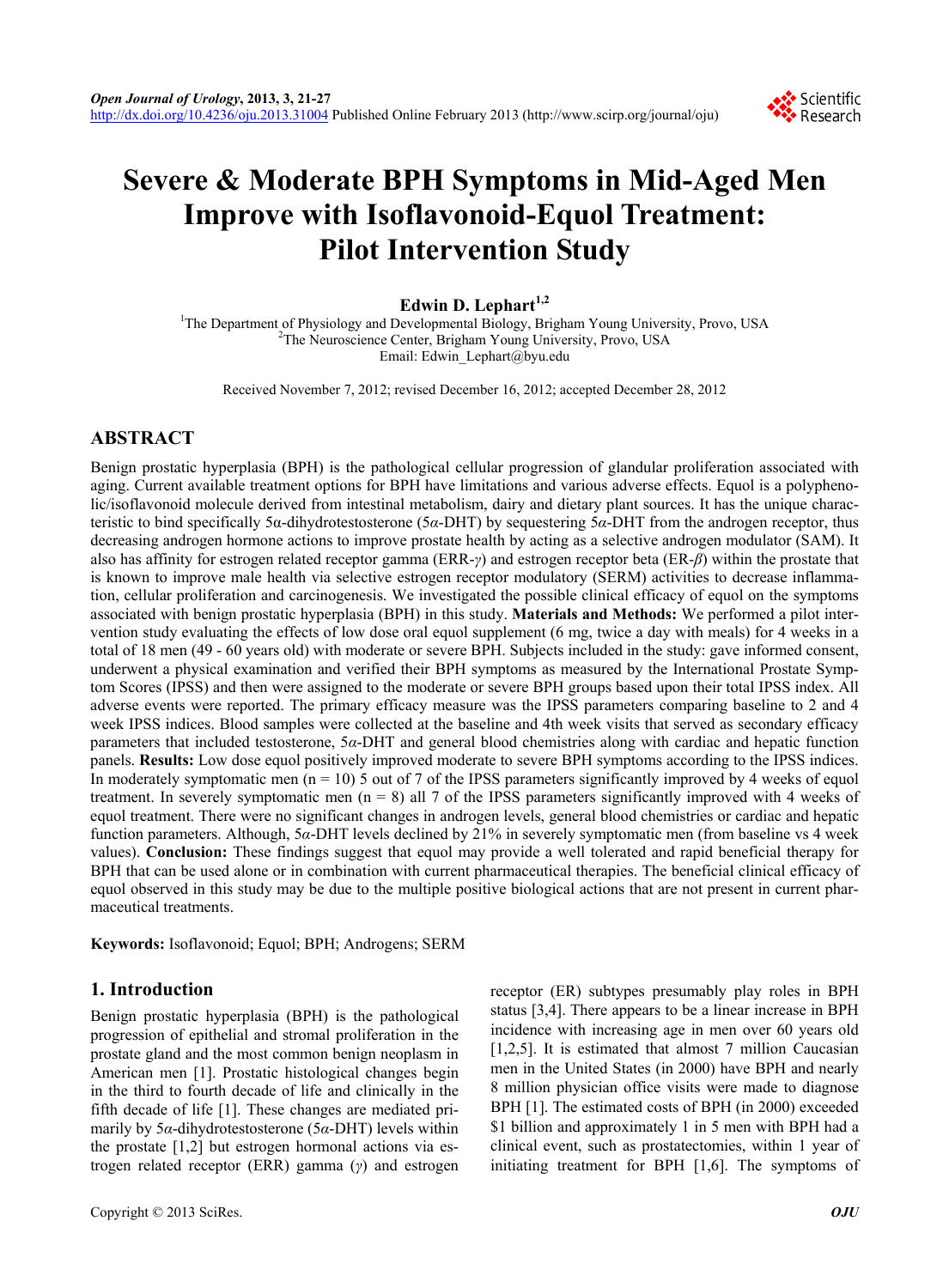BPH, such as nocturia (the most common, causing poor quality of sleep), incomplete emptying, urinary hesitancy, weak stream, frequency, and urgency can have a significant negative impact on the quality of life [1,2,6].

Pharmacological management of BPH include selective and non-selective *α*-blockers (fast acting-hours to days) and 5*α*-reductase inhibitors (5ARI; relatively slow acting-days to months) for men with symptomatic BPH [2]. In some cases, combination therapy of *α*-blockers and 5ARIs are employed due to different and complementary modes of action that potentially maximize treatment response or efficacy [2]. International prostate symptom scores (IPSS) improve with both modes of pharmacological treatment. However, the most common side effects of *α*-blockers include: reduced ejaculatory volumes, dizziness, diarrhea, orthostatic hypotension, headache, nasopharyngitis and nasal congestion [2,7]. For 5ARIs the most common adverse events are sexual dysfunction including, reduced libido, erectile dysfunction and to a lesser extent ejaculation disorders [2]. Also gynecomastia can occur in 1% - 2% of patients with 5ARIs [2]. Finally, the goal of therapy is to reduce or alleviate BPH symptoms, to prevent complications, and to minimize adverse effects of treatments [8].

Interest in complementary and alternative medicines (CAM) for BPH increased after epidemiological and traditional hypothesis-driven scientific studies showed a lower incidence of BPH and prostate cancer in Asians compared to persons in Western countries [9-12]. This caused a paradigm-shift to explore other known and/or previously unknown "natural" treatments for BPH that have reduced side effects. For example, it has been known for centuries that particular plants or plant-derived compounds have prostate health benefits. Several CAM agents to treat BPH include: saw palmetto, pygeum, stinging nettle, lycopene, pumpkin seeds, *β*-sitosterol, green tea and vitamins C and E. These agents can be used as either single or combination therapies [13]. Of these CAM agents, saw palmetto is one of the most common treatments for BPH symptoms, being in some cases as effective as 5ARIs (but not as effective as other pharmaceuticals) with rare side effects  $(\leq 3\%)$  [14,15].

Other CAM agents include polyphenolic compounds such as resveratrol or the isoflavonoids [16,17]. Increased research attention directed toward the isoflavonoids in the last 20 years where genistein was first thought to be responsible for improved prostate health [9,11], however, since the equol hypothesis was proposed in the late 1990s there has been increased focus on this isoflavonoid molecule [18].

Equol is a polyphenolic or isoflavonoid molecule derived from intestinal metabolism, dairy and dietary plant sources [18-21]. For example, it is well established in human populations approximately 30% to 50% of individuals can produce equol at relatively low concentrations compared to animals [18,20]. However, recent evidence suggests equol is present in plant products such as beans, cabbage and lettuces [21]. More recent research has shows that equol concentrations in low-soy-consuming U.S. populations reflect equol intakes from mammalian (cow) milk sources [20] that can be as high as 1.5 mg/kg of cow's milk [22]. Therefore, humans are exposed to this polyphenolic compound from different plant and food sources regardless of age, gender or geographical location with scientific data to support a consumption/exposure record that appears to be safe [23]. Also, equol has the unique characteristic to bind specifically 5*α*-DHT (to decrease negative androgen impact in the prostate) by sequestering 5*α*-DHT from the androgen receptor (AR), thus altering growth and physiological hormone responses regulated by 5*α*-DHT [19,24,25]. It also has affinity for ERR-*γ* and ER-*β* (to increase positive estrogen-like influences in the prostate) [3,4,25,26] and can be found as R-equol and S-equol isomers [18,25]. Equol is currently used in skin treatments and has many positive influences on dermal gene and protein expression (e.g., anti-aging, anti-inflammatory and anti-oxidant properties) [27], but a recent proposal suggests equol may have beneficial applications for improvement in prostate health [25].

## **2. Aim of the Study**

The purpose of this pilot intervention study was to determine whether short-term (4 week) oral administration of equol (6 mg twice per day) would improve BPH in mid-aged Caucasian men with moderate to severe symptoms as indexed by the IPSS.

In brief, the summary of blood chemistries displayed no significant changes in: general, cardiac or hepatic function panels while equol levels increased with dosing. In moderately symptomatic men  $(n = 10)$  5 out of 7 of the IPSS parameters significantly improved by 4 weeks of equol treatment. In severely symptomatic men  $(n = 8)$ all 7 of IPSS parameters significantly improved with 4 weeks of equol treatment. The present results demonstrate promise for equol at a low effective dose of 6 mg twice per day to improve BPH symptoms in mid-aged men.

# **3. Materials and Methods**

We performed a pilot intervention study to determine the safety and efficacy of short-term (4 week) low dose of equol for BPH symptoms. Community dwelling men 49 to 60 years old with moderate to severe BPH symptoms according to the IPSS total symptom index were recruited.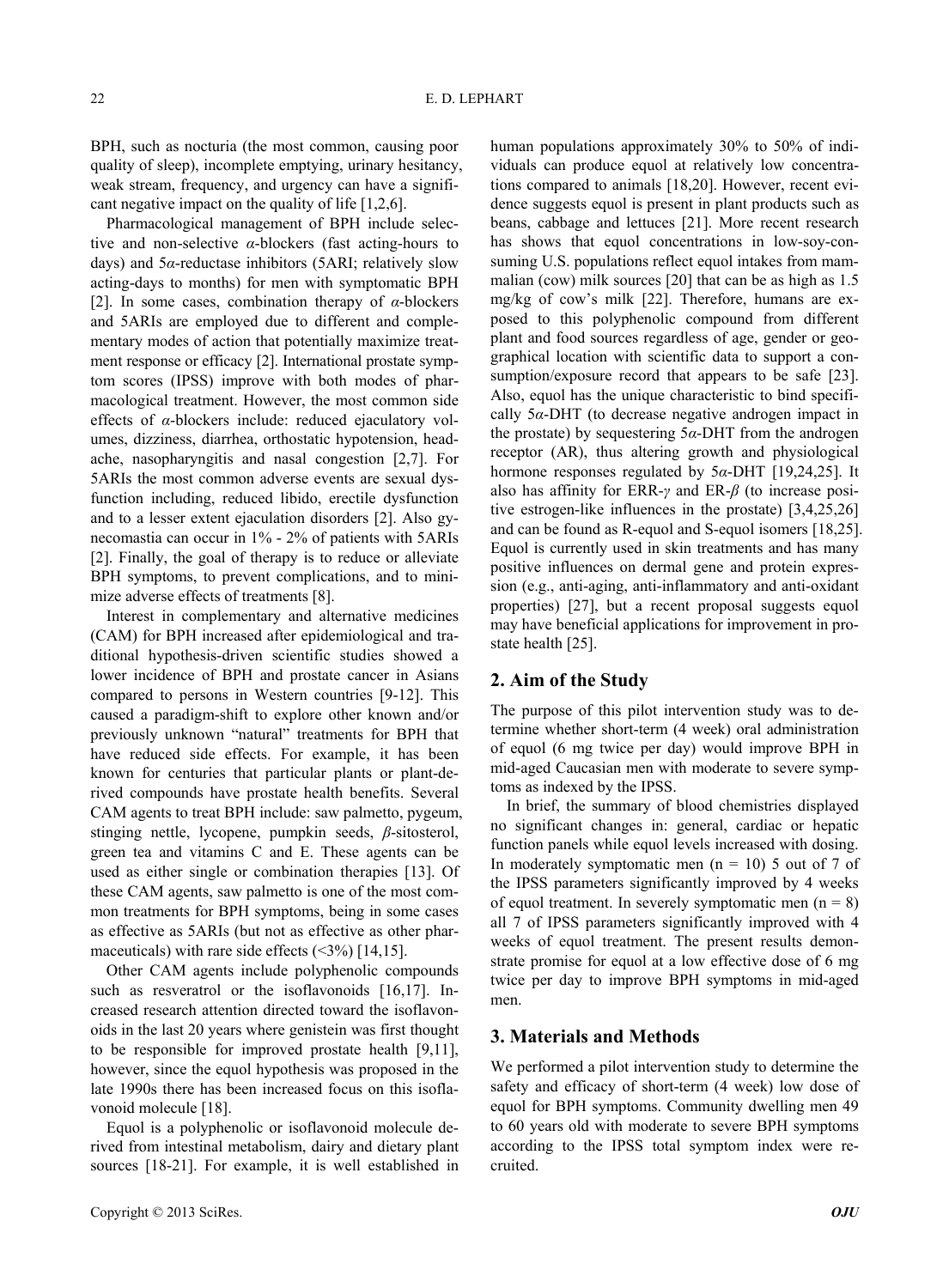## **3.1. Participants/Protocol (Inclusion/Exclusion Criteria, Surveys & Adverse Events)**

Subjects were recruited by media advertisements. The clinic site, protocol, etc. was approved by the institutional review board (IntegReview) to perform this pilot study. After providing informed consent Caucasian subjects underwent initial evaluation, including confirmation of their BPH symptoms (moderate  $= 8 - 19$  or severe  $=$ 20 - 35) by completing the IPSS index, medical history and physical examination. Subjects were included and assigned to moderate or severe BPH groups based upon the total IPSS index that were in good health, having normal physical examination values and no history of prostate cancer. Exclusion criteria included routine high dosage of: anti-inflammatory, immunosuppressive, antihypertensive or anti-histamine medications, insulin, antibiotics, or other topical treatments, diabetes (type I and II), thyroid conditions, chronic asthma or immunological disorders. Subjects should not have taken within the last 8 weeks selective and non-selective *α*-blockers and/or 5ARIs, or natural products/supplements such as green tea, soy or saw palmetto, etc. Subject age and body mass index information, attrition, adverse events and study start/ stop dates are displayed in **Table 1**. Also, pre-surveys (before treatment was administered) covering information concerning body weight (recent weight gain/loss), physical activity routines, dietary/eating patterns, work shift schedule, and sleeping patterns were recorded.

## **3.2. Interventions, Primary and Secondary Endpoints**

This study consisted of a 4-week treatment period; baseline IPSS index values were recorded (see above). Each subject underwent blood sample collection prior to taking the oral equol supplement (6 mg, propriety R/S blend) in the clinic and approximately 30 - 45 minutes after taking the equol supplement for visit 1 and visit 3 (which was the  $4<sup>th</sup>$  week of equol treatment or the end of the study). Subjects received a two week supply of the equol supplement and were instructed to take 1 oral supplement twice per day with food (at breakfast and dinner). Subjects were asked to record in a daily diary: 1) dietary in-

**Table 1. Subject demographics and characteristics.**

|                 | Moderately<br>Symptomatic $n = 10$ | Severely<br>Symptomatic $n = 8$ |  |
|-----------------|------------------------------------|---------------------------------|--|
| AGE             | $55.8 \pm 1.1$                     | $58.0 \pm 1.0$                  |  |
| Body Mass Index | $27.9 \pm 0.6$                     | $27.2 \pm 1.6$                  |  |

Attrition: A total of 20 subjects were enrolled and 18 subjects completed the study. Two subjects discontinued study participation after the first baseline visit due to (adverse events): 1) motor-vehicle accident and 2) GI tract disorder, both unrelated to the equol dosing or study procedures. Study start date:  $13^{th}$  April, stop date— $16^{th}$  June, 2011; n = number of subjects. take food; 2) physical activity pattern; 3) time of daily equol doses and 4) document daytime and nighttime voiding patterns. This protocol was repeated after two weeks on the equol treatment (visit 2) and then up to 4 weeks on the equol treatment (visit 3). IPSS scores were adjusted for 2 week interval indexing and the blood samples (serum) were analyzed for clinical chemistries (albumin, sex hormone binding globulin, total protein/bilirubin, alkaline phosphatase, ALT, AST, testosterone and 5*α*-DHT levels) from baseline (visit 1) and week 4 (visit 3) time points at Utah Valley Regional Medical Center, Provo, Utah using standard clinical laboratory methods/techniques. Equol levels were quantified by GCMS.

#### **3.3. Statistical Analysis**

A mixed model (continuous-repeated variable within subject) was used to test baseline vs 2 week or 4 week IPSS values for all recorded parameters ( $p < 0.05$ ). For the quantified blood chemistries baseline vs 4 week values were tested by ANOVA followed by pairwise comparisons ( $p < 0.05$ ). Both analyses used Statistical Analysis Software (SAS)-Analytic Pro—Cary, NC, USA. All data were expressed as the mean  $\pm$  SEM.

# **4. Results**

Standard blood chemistry parameters and changes in equol levels with dosing are displayed in **Table 2**. There were no significant changes within or across the moderately symptomatic BPH or severely symptomatic groups for: albumin, sex hormone binding globulin, total protein/bilirubin, alkaline phosphatase, ALT & AST when baseline values were compared to 4 week levels for these parameters (**Table 2**). For equol levels/profiles within and across time collection intervals, there were no significant differences between the moderately vs. the severely symptomatic groups (**Table 2**).

Testosterone and 5*α*-DHT levels are displayed in **Figure 1**. From baseline to termination of the study at 4 weeks there were no significant changes in testosterone or 5*α*-DHT levels in the moderately symptomatic or severely symptomatic groups. Notably, in the severely symptomatic group 5*α*-DHT levels decreased from 429 pg/ml to 340 pg/ml but this reduction did not reach significance ( $p < 0.07$ ). All androgen values were within normal range.

IPSS indices (for all 7 parameters) as influenced by the equol treatments in the moderately vs the severely symptomatic groups are shown in **Figures 2(a)** and **(b)**. In the moderately symptomatic group for the IPSS parameters, 5 out of 7 indicators significantly improved by 4 weeks of equol treatment. Only urgency and weak stream did not significantly improve (**Figure 2(a)**). In the severely symptomatic group all 7 of these IPSS indicators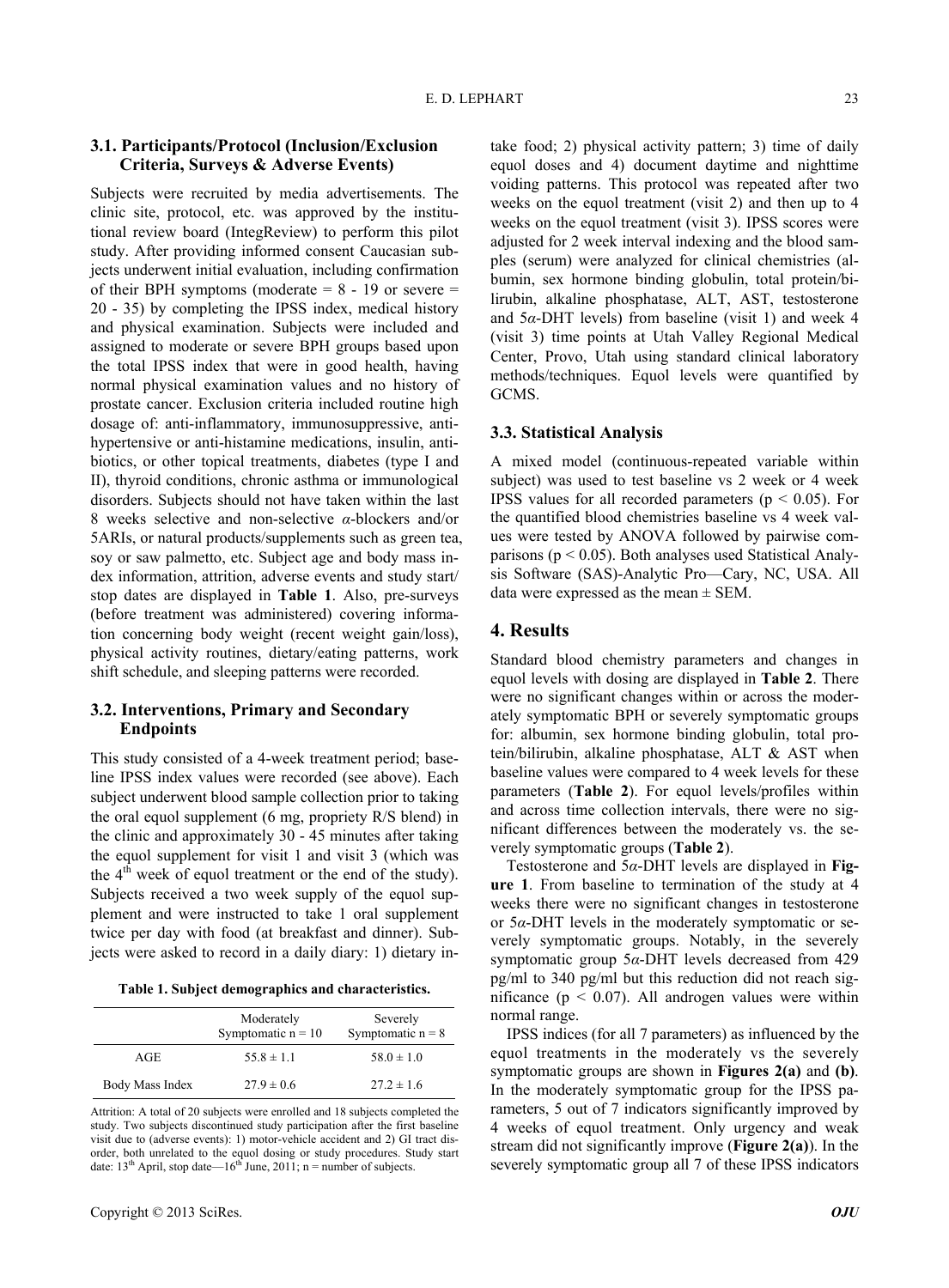#### E. D. LEPHART

|                                                       | Moderately Symptomatic $(n = 10)$ |                  | Severely Symptomatic $(n = 8)$ |                 |
|-------------------------------------------------------|-----------------------------------|------------------|--------------------------------|-----------------|
|                                                       | <b>Baseline</b>                   | Week 4           | <b>Baseline</b>                | Week 4          |
| <b>Albumin</b> $g/dL$ (3.3 - 4.8)                     | $3.78 + 0.09$                     | $3.63 + 0.11$    | $4.33 + 0.08$                  | $4.24 \pm 0.11$ |
| Sex-Hormone Binding Globulin nMol/L (13 - 57)         | $33.5 + 4.5$                      | $33.4 + 4.8$     | $30.9 + 6.1$                   | $26.6 + 5.3$    |
|                                                       | Cardiac/Hepatic Function Panel    |                  |                                |                 |
| <b>Total Protein</b> $g/dL$ (6.0 - 8.4)               | $6.6 + 0.2$                       | $6.5 + 0.2$      | $6.9 + 0.1$                    | $6.8 + 0.1$     |
| <b>Total Bilirubin</b> mg/dL $(0.2 - 1.3)$            | $0.53 + 0.09$                     | $0.54 + 0.07$    | $0.63 + 0.15$                  | $0.59 + 0.13$   |
| <b>Alkaline Phosphatase U/L (40 - 120)</b>            | $60.0 + 3.8$                      | $58.1 + 4.2$     | $74.9 + 3.0$                   | $73.0 + 3.5$    |
| Alanine Amino-Transferase, ALT U/L (12 - 61)          | $20.5 + 2.3$                      | $21.5 + 2.4$     | $16.6 + 1.6$                   | $15.4 + 1.1$    |
| <b>Aspartate Amino-Transferase, AST U/L (16 - 50)</b> | $27.5 + 3.2$                      | $27.4 + 3.1$     | $25.4 + 2.5$                   | $25.0 + 2.6$    |
| Equol $(ng/ml)$ $(NA)$                                | $2.1 \pm 0.9$                     | $121.8 \pm 13.1$ | $3.5 \pm 1.7$                  | $136.7 \pm 9.4$ |

**Table 2. Blood chemistry parameters and equol Levels in moderately and severely symptomatic men with BPH over the 4 week treatment interval.** 

Normal ranges displayed in parentheses; NA = not applicable for normal range.



**Figure 1. Total testosterone and 5***α***-dihydrotestosterone levels in moderately and severely symptomatic men over the 4 week equol treatment. Testosterone was quantified by chemilum-microparticle immunoassay and 5***α***-DHT by tandem mass spectrometry. There were no significant differences for any of the parameters measured. All values were within normal range.** 

significantly improved by 4 weeks of equol treatment (**Figure 2(b)**).

Total IPSS indices as influenced by the equol treatments in the moderately vs. the severely symptomatic groups are shown in **Figures 3(a)** and **(b)**. In moderately symptomatic men (**Figure 3(a)**) and in severely symptomatic men (**Figure 3(b)**) the overall IPSS values significantly decreased from baseline levels by two weeks of treatment and then significantly declined further by four weeks of treatment. (b)

There were no significant changes in quality of life IPSS scores over the four week treatment interval for moderately symptomatic subjects. However, in severely symptomatic subjects for quality of life over the four week treatment interval there was a significant improvement



**Figure 2. IPSS values in moderately (a) or severely symptomatic (b) men treated with equol for 4 Weeks;**  $\overline{\mathbf{v}} = \text{sig-}$ **nificant reduction in IPSS values (within a given parameter) at 2 weeks and/or 4 weeks treatment compared to baseline levels.**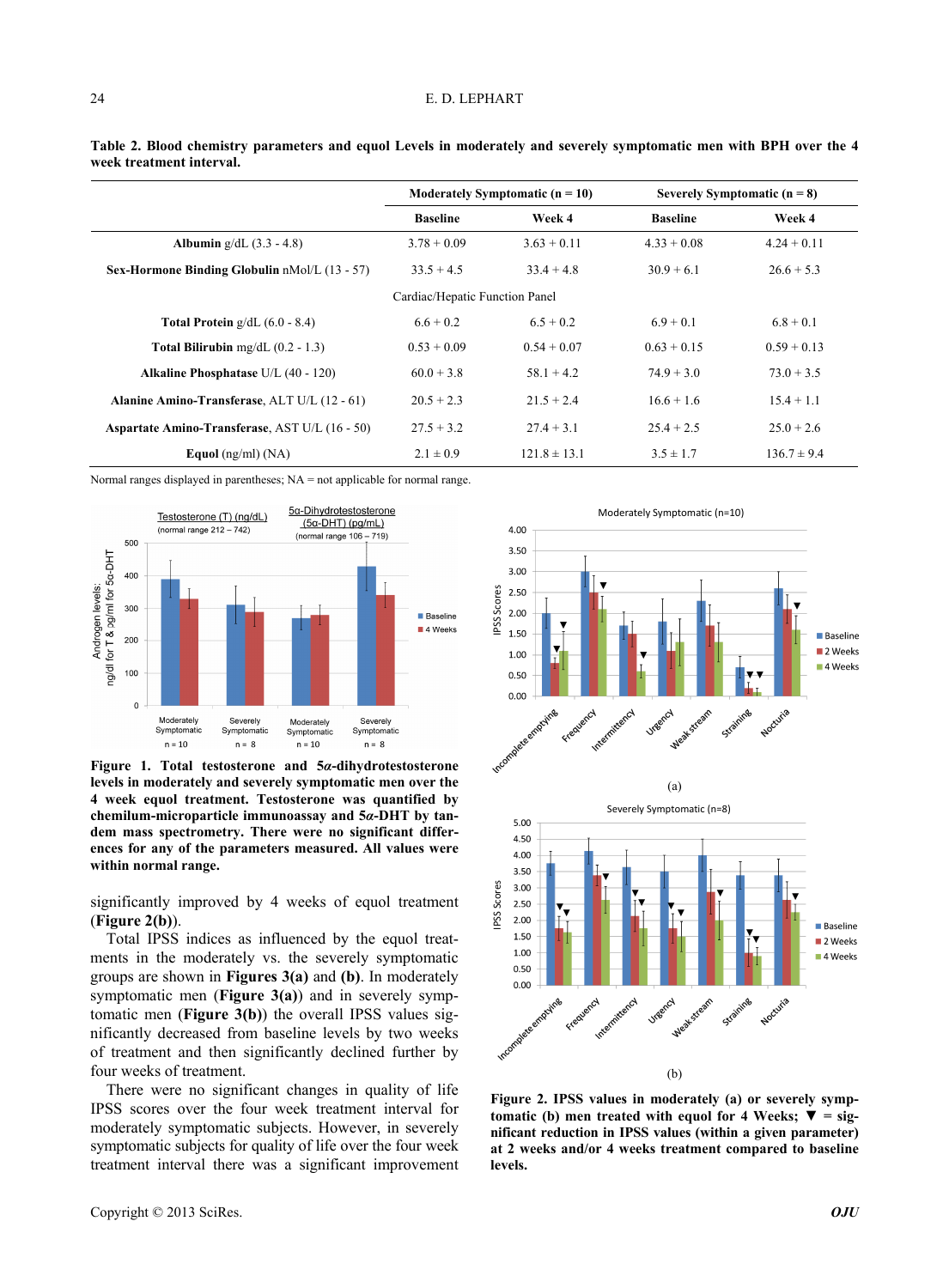



from 4.5 (mostly dissatisfied to unhappy) at baseline to a level of 2.8 toward the mostly satisfied category (quality of life IPSS values not shown graphically). Finally, in the severely symptomatic men total number of urinations (average) per day decreased from 12.1 to 9.2 (or a 24% decrease) [normal = 4 to  $7$ /day].

#### **5. Discussion**

We assessed the safety and efficacy of low dose equol for decreasing symptoms associated with BPH in moderately and severely affected patients. Equol administered at a total daily dose of 12 mg for the 4 week study achieved statistical significance vs baseline values for reducing BPH symptoms, as measured by IPSS parameters. In fact, positive results were observed by 2 weeks. These data compare favorably with previous reports examining *α*-blockers and 5ARIs [2,7] but without the side effects seen in these pharmaceutical treatments.

The potential mechanisms of how equol works are shown in **Figure 4**. The main mode of action include equol's unique characteristic to bind specifically 5*α*-DHT (and not other steroid molecules or the AR) thereby se-



**Figure 4. Compounds, receptors and mechanisms of how equol works via various pathways to decrease prostate volume and improve BPH Symptoms in Men. Estrogen Receptor Beta (ER-***β***), estrogen related receptor gamma (ERR-***γ***), estrogen receptor alpha (ER-***α***), 5***α***-dihydrotestosterone (5***α***-DHT), androgen receptor (AR) and white hats represent positive influences while black hats represent negative influences.** 

questering it from the AR to decrease this negative androgen impact in the prostate [24,25]. The present clinical data confirm previous *in vitro* and *in vivo* animal data elucidating this mechanism of action [25].

Conversely, equol also has affinity for ERR-*γ* and ER*β* (to increase positive estrogen-like influences in the prostate). The presence of ERR-*γ* during prostate cancer is indicative of a favorable prognosis, and ERR-*γ* has been shown to slow proliferation in prostate and breast cancer cell lines [3]. Using *in vitro* cultures examining PC-3 cells, equol has been shown to increase the transcriptional activity of ERR-*γ* [26], thereby enhancing the inhibitory actions of ERR-*γ* on neoplastic growth [3]. The concentrations of equol required to stimulate ERR-*γ* are relatively high but not out of physiological range [26] if equol were applied topically or consumed orally. Also, it is known that equol (particularly S-equol) has relatively high affinity for ER-*β* where it can act as a selective estrogen receptor modulator or SERM [19,25]. Previous laboratories, including ours, have shown that isoflavones binding to  $ER-\beta$  in the prostate can down regulate the AR and thus decrease negative androgen hormone actions [28]. Moreover, this may explain how isoflavonoid molecules accumulate in prostate tissue and prostatic fluid after oral supplementation [29,30]. Equol's SERMlike binding to ER- $\beta$  within the prostate has positive implications in decreasing proliferation, inflammation and carcinogenesis [4,25] and down regulating ER-*α* which has a negative impact on prostate health [4]. In part, equol's powerful anti-oxidant and anti-inflammatory activities presumably play an important role in this overall mechanism within the prostate which has been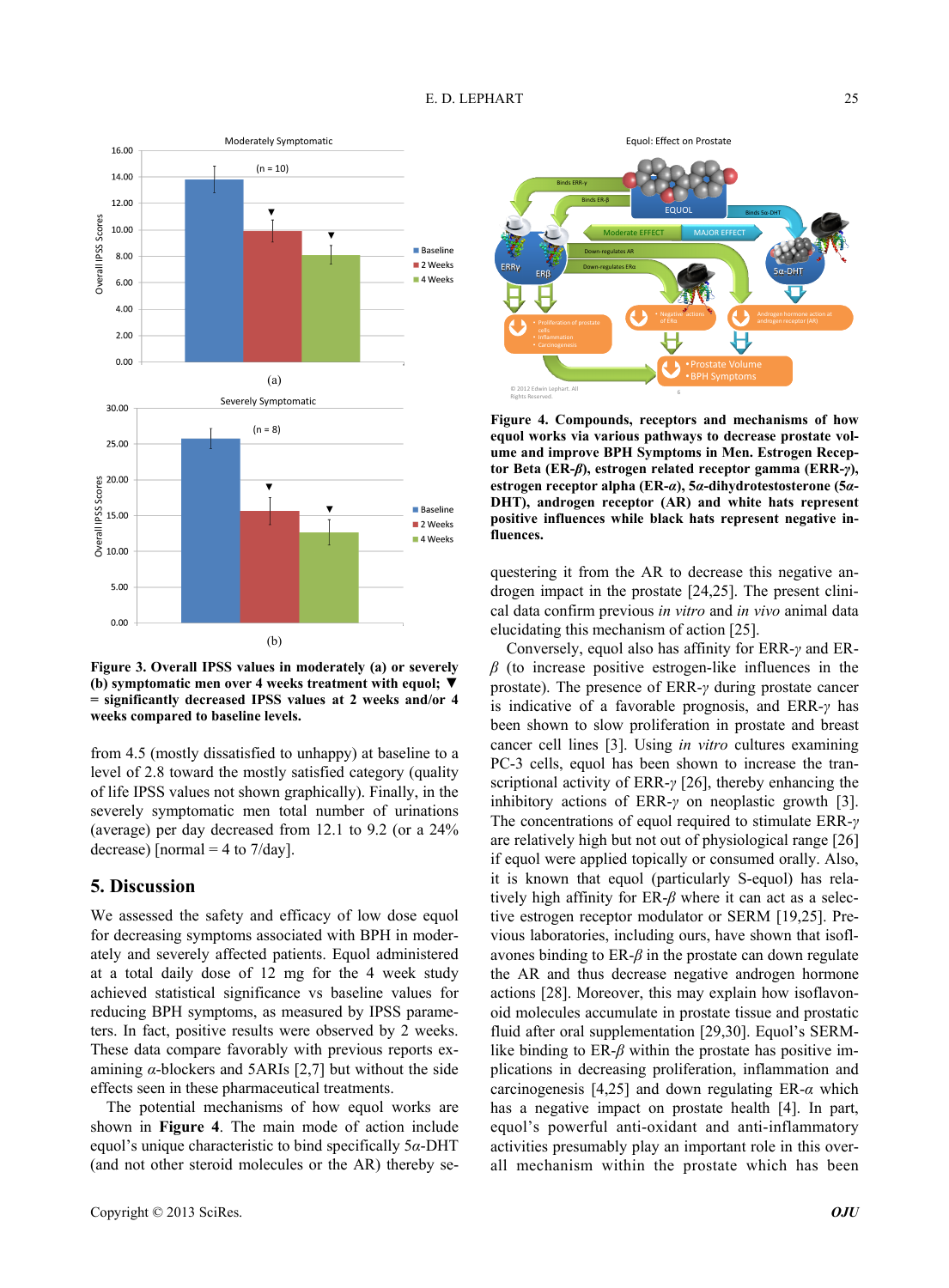demonstrated in human dermal applications [27].

There is evidence that Asian cultures have lower prostate cancer rates compared to Western cultures [9-12,25]. Furthermore, when data is stratified examining individuals that produce equol naturally after soy consumption suggest that lower cancer rates are due to the beneficial influence of this isoflavonoid molecule [31]. Moreover, while equol has been shown to have positive benefits in human prostate health, there is evidence that R-, rather than the S-enantiomer is responsible for the *in vivo* chemoprotective properties of equol [32]. However, regardless of the actual mechanism by which equol enhances prostate health it is known from other clinical investigations that isoflavone supplementation that increased the production of serum equol in equol-producers resulted in a decline in serum 5*α*-DHT levels in men by approximately 18% versus before supplementation values [33]. These results are similar to the present findings where a 21% reduction in 5*α*-DHT was observed in the severely symptomatic group with oral equol treatment with corresponding significant improvements in IPSS values. The reasons moderately symptomatic men did not display any alterations in 5*α*-DHT levels during the intervention are unknown, but the significant positive influence of the equol treatment on IPSS indices over the course of the study may be due to the other mechanisms of actions outlined above.

## **6. Conclusion**

Since equol acts directly on 5*α*-DHT and the prostate gland through mechanisms independent of *α*-blockers and 5ARIs, this relatively rapid-acting (within days) therapy may provide an alternative and/or a complementary role for the treatment of BPH. Based upon the positive results of the IPSS indices, without alterations in cardiac or hepatic function parameters and no side effects, equol is likely to be a focus for the relief of BPH symptoms.

### **7. Acknowledgements**

This study was supported, in part, by Homeopathic Holdings and TTO/LS College funding # 19-2215-2011 at Brigham Young University and thanks to Drs: Ronald Rizer (clinic director), Brian Sperber (study physician) and Ms Danielle Wahinekapu (study supervisor) at Stephens Labs, Colorado Springs, Colorado (study site) and Ms Anna White, pre-analytical manager (clinical chemistry) at Utah Valley Regional Medical Center, Provo, Utah for their assistance in this investigation.

## **REFERENCES**

[1] J. T. Wei, E. A. Calhoun and S. J. Jacobsen, "Benign

Prostatic Hyperplasia," In: M. S. Litwin and C. S. Saigal, Eds., *Urologic Disease in America*, US Department of Health and Human Services, Public Health Service, National Institutes of Health, National Institute of Diabetes and Digestive and Kidney Diseases, US Government Publishing Office, Washington, 2004, pp. 43-69.

- [2] A. Gravas and M. Oelke, "Current Status of 5*α*-Reductase Inhibitors in the Management of Lower Urinary Tract Symptoms and BPH," *World Journal of Urology*, Vol. 28, No. 1, 2010, pp. 9-15. [doi:10.1007/s00345-009-0493-y](http://dx.doi.org/10.1007/s00345-009-0493-y)
- [3] T. Fujimura, S. Takahashi, T. Urano, *et al*., "Differential Expression of Estrogen-Related Receptors Beta and Gamma (ERRbeta and ERRgamma) and Their Clinical Significance in Human Prostate Cancer," *Cancer Science*, Vol. 101, No. 3, 2010, pp. 646-651. [doi:10.1111/j.1349-7006.2009.01451.x](http://dx.doi.org/10.1111/j.1349-7006.2009.01451.x)
- [4] S. J. Ellem and G. P. Risbridger, "The Dual, Opposing Role of Estrogens in the Prostate," *Annals New York Academy of Science*, Vol. 1155, No. 1, 2009, pp. 174-186. [doi:10.1111/j.1749-6632.2009.04360.x](http://dx.doi.org/10.1111/j.1749-6632.2009.04360.x)
- [5] S. J. Berry, D. S. Coffey, P. C. Walsh, *et al*., "The Development of Human Benign Prostatic Hyperplasia with Age," *Journal of Urology*, Vol. 132, No. 3, 1984, pp. 474-479.
- [6] J. T. Wei, E. Calhoun and S. J. Jacobsen, "Urologic Diseases in America Project: Benign Prostatic Hyperplasia,' *Journal of Urology*, Vol. 179, No. 5, 2008, pp. S75-S80. [doi:10.1016/j.juro.2008.03.141](http://dx.doi.org/10.1016/j.juro.2008.03.141)
- [7] M. Emberton, N. Zinner, M. C. Michel, *et al*., "Managing the Progression of Lower Urinary Tract Symptoms/Benign Prostatic Hyperplasia: Therapeutic Options for the Man at Risk," *British Journal of Urology*, Vol. 100, No. 2, 2007, pp. 249-253. [doi:10.1111/j.1464-410X.2007.07056.x](http://dx.doi.org/10.1111/j.1464-410X.2007.07056.x)
- [8] M. J. Barry and C. G. Roehrborn, "Benign Prostatic Hyperplasia," *British Medical Journal*, Vol. 323, No. 7320, 2001, pp. 1042-1046. [doi:10.1136/bmj.323.7320.1042](http://dx.doi.org/10.1136/bmj.323.7320.1042)
- [9] H. Adlercreutz and W. Mazur, "Phyto-Estrogens and Western Diseases," *Annuals of Medicine*, Vol. 29, No. 2, 1997, pp. 95-120.
- [10] K, Griffiths, L. Denis, A. Turkes, *et al*., "Phytoestrogens and Diseases of the Prostate Gland," *Baillieres Clinical Endocrinology Metabolism*, Vol. 12, No. 4, 1998, pp. 625-647. [doi:10.1016/S0950-351X\(98\)80008-6](http://dx.doi.org/10.1016/S0950-351X(98)80008-6)
- [11] C. Brőssner, K. Petritsch, K. Fink, *et al.*, "Phytoestrogen Tissue Levels in Benign Prostatic Hyperplasia and Prostate Cancer and Their Association with Prostate Diseases," *Urology*, Vol. 64, No. 4, 2004, pp. 707-711. [doi:10.1016/j.urology.2004.04.046](http://dx.doi.org/10.1016/j.urology.2004.04.046)
- [12] V. U. Kumar, "Phyto-Oestrogens and Prostatic Growth," *National Medical Journal of India*, Vol. 17, No. 1, 2004, pp. 22-26.
- [13] A. Domenica, B. Alessandra, F. Polito, *et al*., "The Combination of Serenoa Repens, Selenium and Lycopene Is More Effective than Serenoa Repens Alone to Prevent Hormone Dependent Prostatic Growth," *Journal of Urology*, Vol. 186, No. 4, 2011, pp. 1524-1529. [doi:10.1016/j.juro.2011.05.049](http://dx.doi.org/10.1016/j.juro.2011.05.049)
- [14] G. S. Gerber, "Saw Palmetto for the Treatment of Men